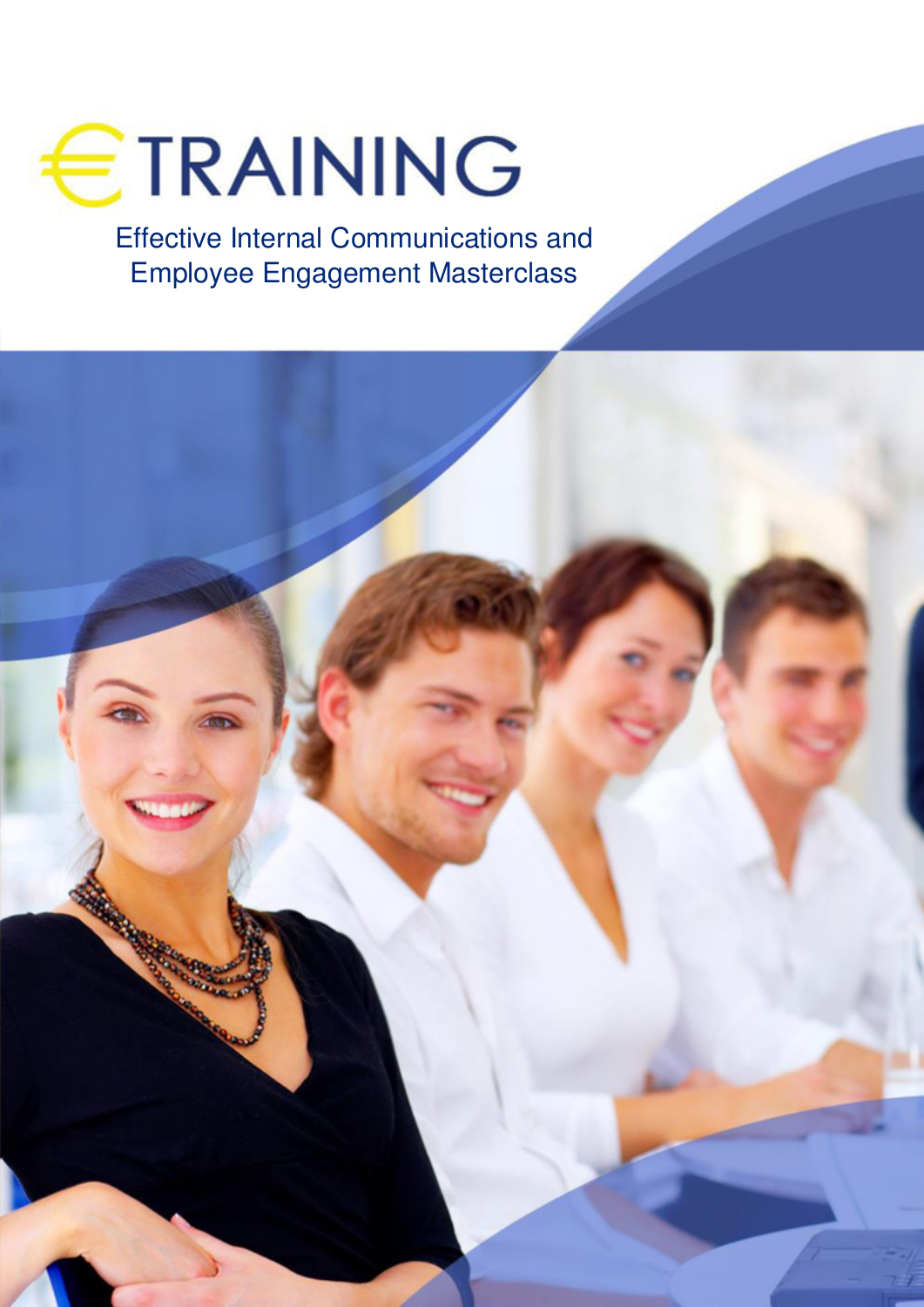

# Effective Internal Communications and Employee Engagement **Masterclass**

#### **Introduction:**

This course demonstrates how engaging with senior teams and building line manager capability connects employees with organizational goals. Improving engagement correlates with improving performance. This course is designed to tune-up and strengthen participants<sup>[]</sup> understanding of, and skills in, various aspects of internal communications and employee engagement, as well as to bring examples of best practices from diverse organizations.

The current environment is dominated by management efforts to ensure that all levels of employees respond to significant changes in their internal and external environments. In this context, the ability to harness internal communications and engage employees is a pre-requisite of successful organizational transformation, that is, a transformation that reflects and effectively deals with the complex impacts of shifting economic, social, and demographic realities.

#### Course Objectives:

At the end of this course the participants will be able to:

- Learn how to identify critical criteria that assist you in formulating a successful internal communications strategy.
- Acquire the necessary tools and techniques to assess your current internal communications processes.
- Tailor your messages to ensure they get noticed by your target groups.
- Gain insight into proven, best practice models that provide a basis for improving your existing internal communications processes.
- Adopt effective methods to continuously improve your communications strategy.
- Explore how employees can become brand ambassadors.
- Articulate how internal communications and employee engagement impact on organizational success.
- Discuss different communication styles and responsibilities.
- Create effective internal communications strategies that support organizational objectives.

#### **Targeted Audience:**

- Professionals interested in maximizing internal communications in their companies
- Employees from Department Heads and HR Directors to Internal Communications Managers and PR Managers
- This course is for everyone interested in engaging their employees and creating an ambassadorial workforce.

#### **Course Outlines:**

**Unit 1 :**

#### **What is Internal Communications and Employee Engagement:**

- Definitions, principles, and linkages.
- Issues and drivers of public sector internal communications and employee engagement.
- Understanding and using "impact mapping" to drive internal communications.
- Key issues and challenges in internal communications and employee engagement.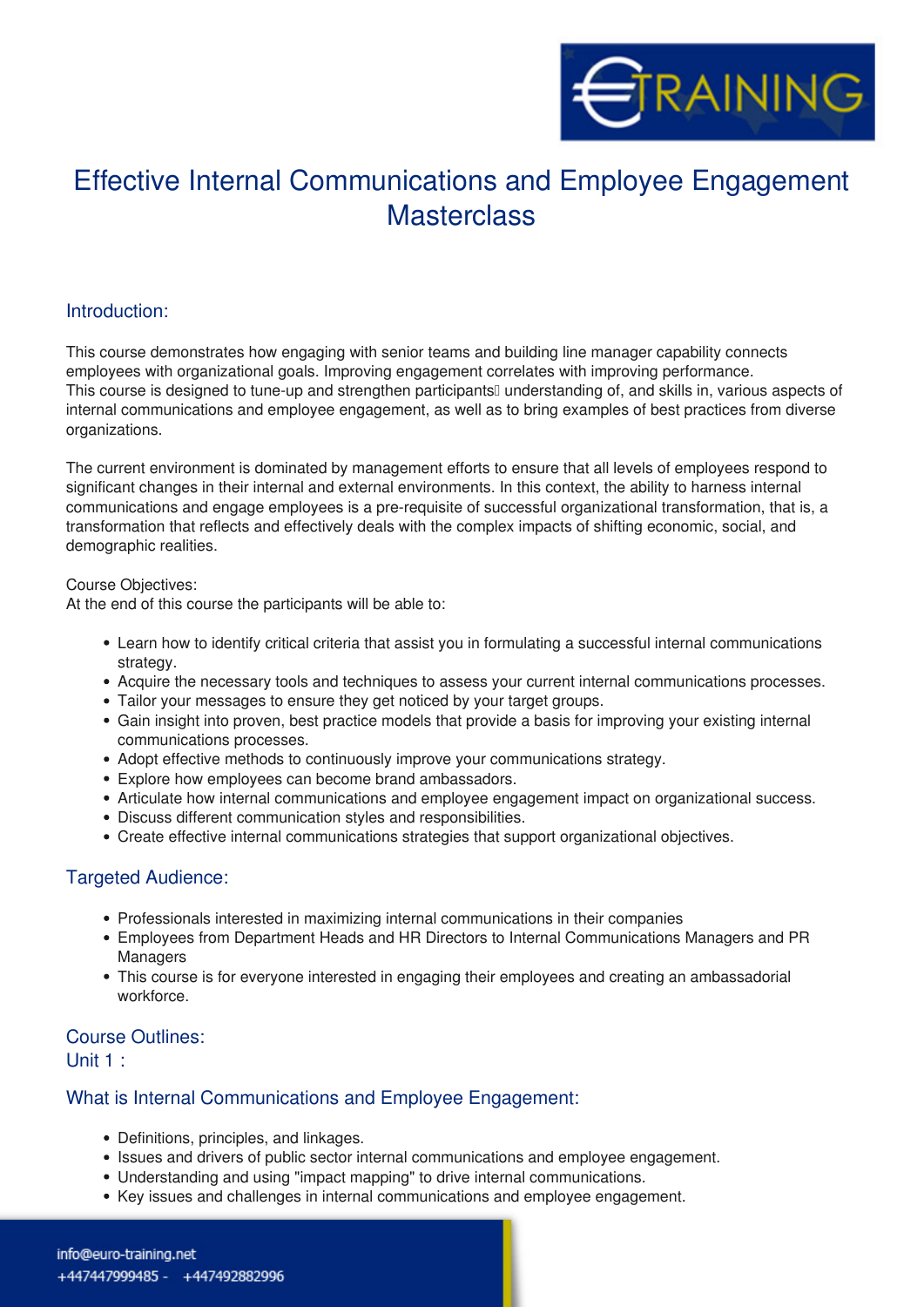

# **Exercise: Internal Communications and Employee Engagement Organizational Health Quiz Approaches to Internal Communications and Employee Engagement:**

- Addressing diverse internal communications and engagement needs.
- From Decorporatel to DHRD to Dehangel to Derisis communications D.
- Different communications flows and applications.

#### **Unit 2 :**

#### **Tools and Techniques for Effective Internal Communications and Employee Engagement:**

- What works.
- What doesn't work?
- How do we find out?
- Integrating internal communications and employee engagement.
- Internal social media engagement.
- Do's and don'ts of internal communications research, monitoring, and evaluation.

#### **Storytelling That Helps People Remember Messages:**

- Power of stories in the workplace.
- Developing memorable stories people love to hear.
- Bringing stories to life.
- Communicating an unfolding story.

## **Unit 3 :**

#### **Multicultural Audiences - Creating Cohesion in Multicultural Teams:**

- Misunderstandings & confusion when English is a second language.
- Overcoming distrust & antagonism.
- Dealing with different work ethics, hierarchies, sensitivities, expectations.
- Other issues corruption, the pace of change, legislation & regulation, time zones.

# **Effective Evaluation That Demonstrates Value With Minimal Resources:**

- Aligning objectives to organizational goals.
- Methodologies and their practical application.
- Structuring & presenting recommendations.
- Using internal communications can be used to support organizational mission, vision, values, and business objectives.

#### **Unit 4 :**

#### **Integrated Strategic Approach to Internal Communications and Employee Engagement:**

- Linkages to organizational strategies and business plans.
- Internal versus external communications.
- Building an internal communications strategy and action plan.